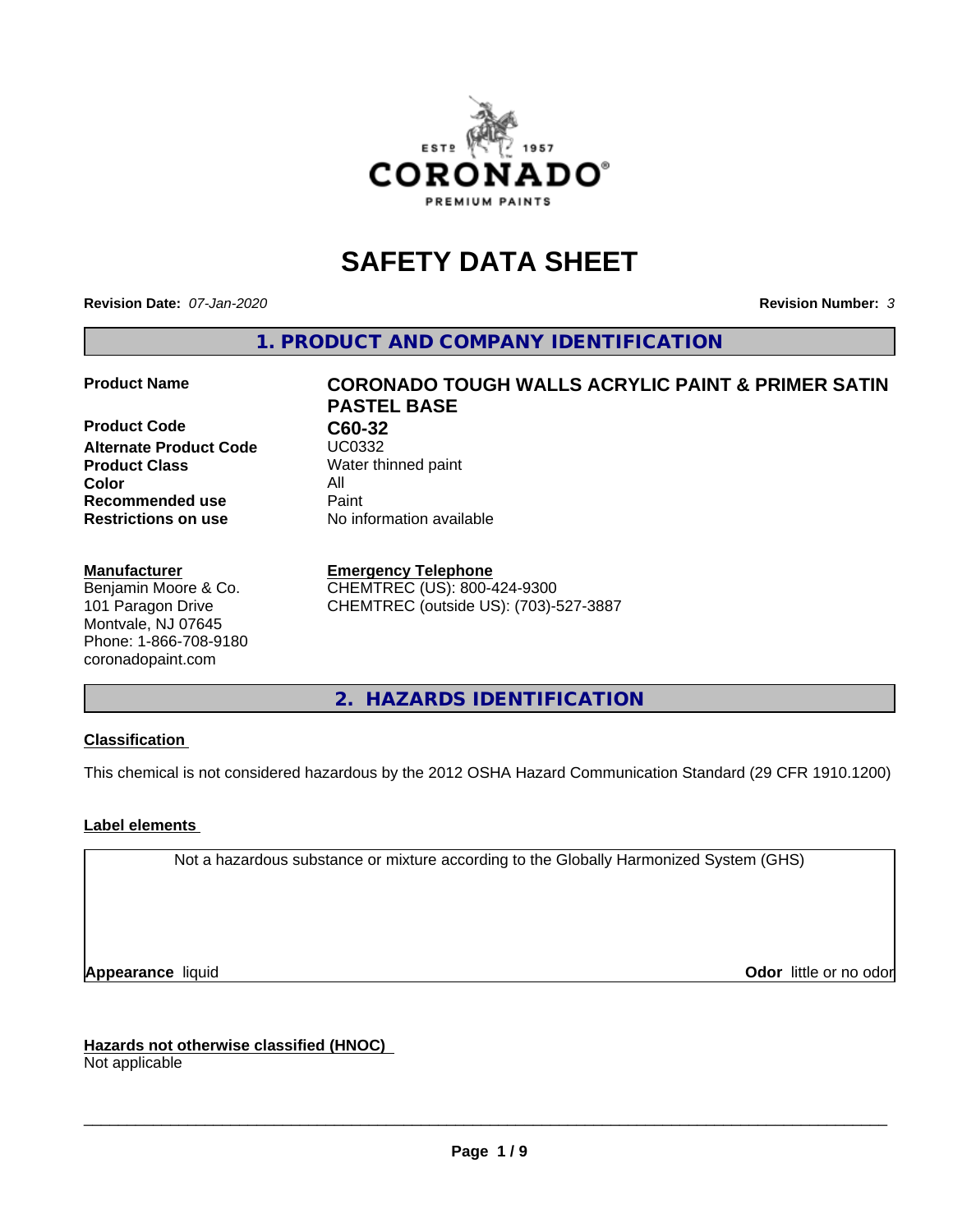#### **Other information**

No information available

### **3. COMPOSITION INFORMATION ON COMPONENTS**

| <b>Chemical name</b>        | <b>CAS No.</b> | Weight-%    |
|-----------------------------|----------------|-------------|
| Titanium dioxide            | 13463-67-7     | $15 - 20$   |
| ∟imestone                   | 1317-65-3      | $5 - 10$    |
| Kaolin                      | 1332-58-7      | - 5         |
| 2-Amino-2-methly-1-propanol | 124-68-5       | $0.1 - 0.5$ |

|                                                  | 4. FIRST AID MEASURES                                                                                    |
|--------------------------------------------------|----------------------------------------------------------------------------------------------------------|
| <b>General Advice</b>                            | No hazards which require special first aid measures.                                                     |
| <b>Eye Contact</b>                               | Rinse thoroughly with plenty of water for at least 15 minutes and consult a<br>physician.                |
| <b>Skin Contact</b>                              | Wash off immediately with soap and plenty of water while removing all<br>contaminated clothes and shoes. |
| <b>Inhalation</b>                                | Move to fresh air. If symptoms persist, call a physician.                                                |
| Ingestion                                        | Clean mouth with water and afterwards drink plenty of water. Consult a physician<br>if necessary.        |
| <b>Most Important</b><br><b>Symptoms/Effects</b> | None known.                                                                                              |
| <b>Notes To Physician</b>                        | Treat symptomatically.                                                                                   |

**5. FIRE-FIGHTING MEASURES**

| <b>Suitable Extinguishing Media</b>                             | Use extinguishing measures that are appropriate to local<br>circumstances and the surrounding environment.                                   |
|-----------------------------------------------------------------|----------------------------------------------------------------------------------------------------------------------------------------------|
| Protective equipment and precautions for firefighters           | As in any fire, wear self-contained breathing apparatus<br>pressure-demand, MSHA/NIOSH (approved or equivalent)<br>and full protective gear. |
| <b>Specific Hazards Arising From The Chemical</b>               | Closed containers may rupture if exposed to fire or<br>extreme heat.                                                                         |
| Sensitivity to mechanical impact                                | No.                                                                                                                                          |
| Sensitivity to static discharge                                 | No.                                                                                                                                          |
| <b>Flash Point Data</b><br>Flash point (°F)<br>Flash Point (°C) | Not applicable<br>Not applicable                                                                                                             |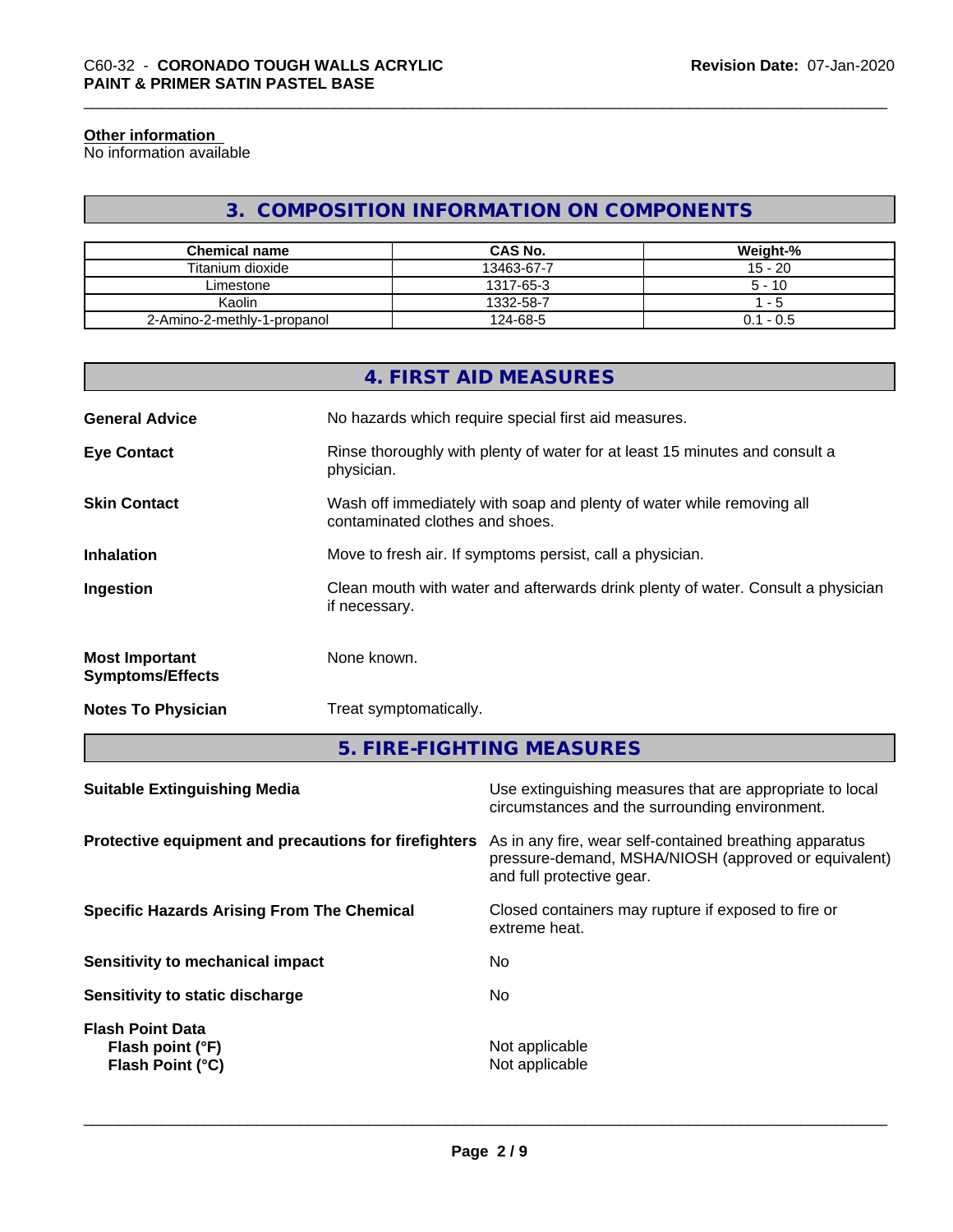| Method                                                        |                 | Not applicable                   |                                |
|---------------------------------------------------------------|-----------------|----------------------------------|--------------------------------|
| <b>Flammability Limits In Air</b>                             |                 |                                  |                                |
| Lower flammability limit:<br><b>Upper flammability limit:</b> |                 | Not applicable<br>Not applicable |                                |
| <b>NFPA</b><br>Health: 1                                      | Flammability: 0 | <b>Instability: 0</b>            | <b>Special: Not Applicable</b> |
| <b>NFPA Legend</b><br>$0$ Not Horordoug                       |                 |                                  |                                |

- 0 Not Hazardous
- 1 Slightly
- 2 Moderate
- 3 High
- 4 Severe

*The ratings assigned are only suggested ratings, the contractor/employer has ultimate responsibilities for NFPA ratings where this system is used.*

*Additional information regarding the NFPA rating system is available from the National Fire Protection Agency (NFPA) at www.nfpa.org.*

### **6. ACCIDENTAL RELEASE MEASURES**

| <b>Personal Precautions</b>      | Avoid contact with skin, eyes and clothing. Ensure adequate ventilation.                                                                                                         |
|----------------------------------|----------------------------------------------------------------------------------------------------------------------------------------------------------------------------------|
| <b>Other Information</b>         | Prevent further leakage or spillage if safe to do so.                                                                                                                            |
| <b>Environmental precautions</b> | See Section 12 for additional Ecological Information.                                                                                                                            |
| <b>Methods for Cleaning Up</b>   | Soak up with inert absorbent material. Sweep up and shovel into suitable<br>containers for disposal.                                                                             |
|                                  | 7. HANDLING AND STORAGE                                                                                                                                                          |
| Handling                         | Avoid contact with skin, eyes and clothing. Avoid breathing vapors, spray mists or<br>sanding dust. In case of insufficient ventilation, wear suitable respiratory<br>equipment. |
| <b>Storage</b>                   | Keep container tightly closed. Keep out of the reach of children.                                                                                                                |
| <b>Incompatible Materials</b>    | No information available                                                                                                                                                         |
|                                  |                                                                                                                                                                                  |

## **8. EXPOSURE CONTROLS/PERSONAL PROTECTION**

#### **Exposure Limits**

| <b>Chemical name</b> | <b>ACGIH TLV</b>                                                                                                           | <b>OSHA PEL</b>                                        |
|----------------------|----------------------------------------------------------------------------------------------------------------------------|--------------------------------------------------------|
| Titanium dioxide     | TWA: $10 \text{ mg/m}^3$                                                                                                   | 15 mg/m $3$ - TWA                                      |
| Limestone            | N/E                                                                                                                        | 15 mg/m <sup>3</sup> - TWA<br>$5 \text{ mg/m}^3$ - TWA |
| Kaolin               | TWA: $2 \text{ mg/m}^3$ particulate matter<br>containing no asbestos and <1%<br>crystalline silica, respirable particulate | 15 mg/m <sup>3</sup> - TWA<br>$5 \text{ mg/m}^3$ - TWA |
|                      | matter                                                                                                                     |                                                        |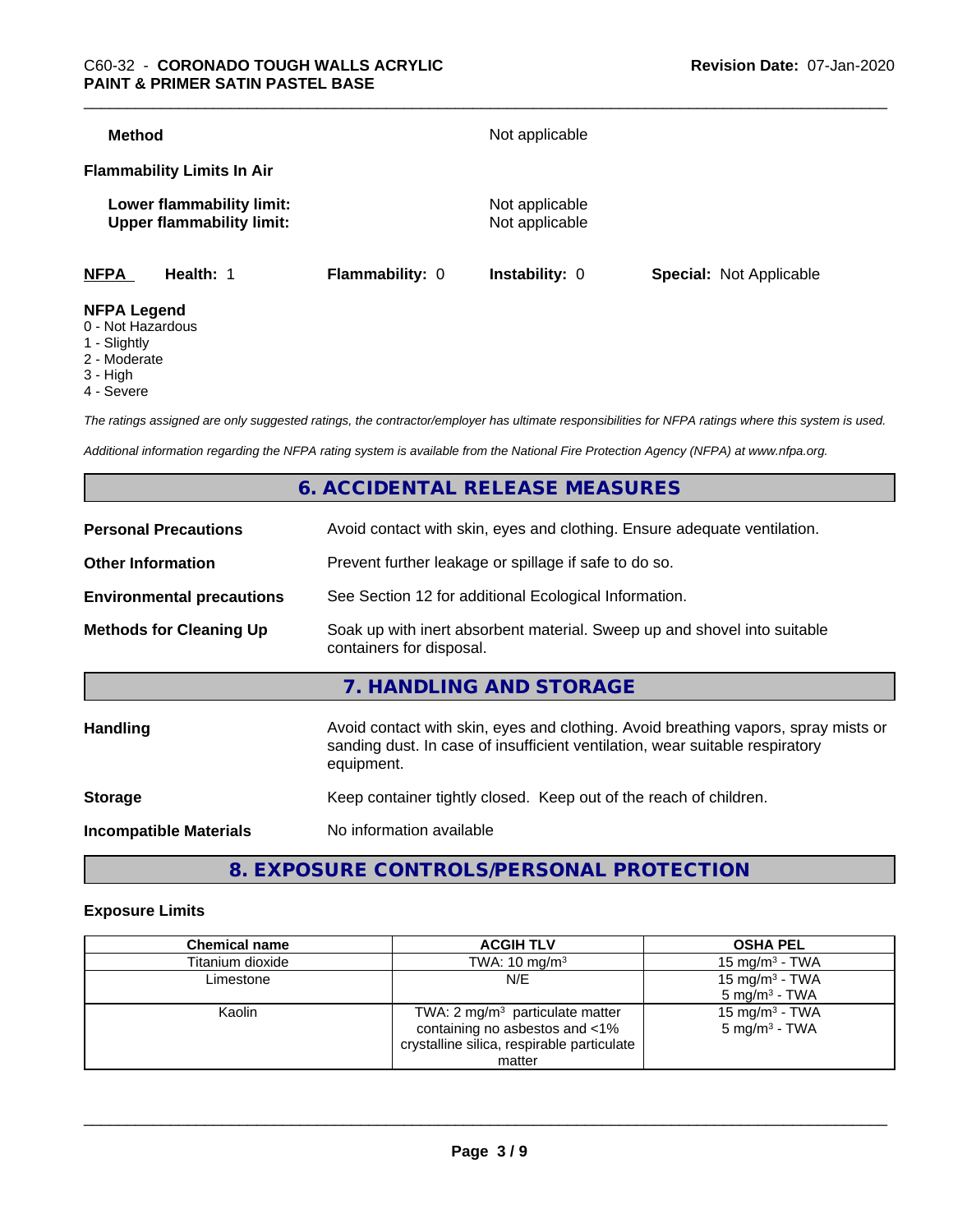#### **Legend**

ACGIH - American Conference of Governmental Industrial Hygienists Exposure Limits OSHA - Occupational Safety & Health Administration Exposure Limits N/E - Not Established

| <b>Engineering Measures</b>          | Ensure adequate ventilation, especially in confined areas.                                                                          |
|--------------------------------------|-------------------------------------------------------------------------------------------------------------------------------------|
| <b>Personal Protective Equipment</b> |                                                                                                                                     |
| <b>Eye/Face Protection</b>           | Safety glasses with side-shields.                                                                                                   |
| <b>Skin Protection</b>               | Protective gloves and impervious clothing.                                                                                          |
| <b>Respiratory Protection</b>        | In case of insufficient ventilation wear suitable respiratory equipment.                                                            |
| <b>Hygiene Measures</b>              | Avoid contact with skin, eyes and clothing. Remove and wash contaminated<br>clothing before re-use. Wash thoroughly after handling. |

#### **9. PHYSICAL AND CHEMICAL PROPERTIES**

**Appearance** liquid **Odor** little or no odor **Odor Threshold No information available No information available Density (lbs/gal)** 10.6 - 10.7 **Specific Gravity** 1.27 - 1.29 **pH pH**  $\blacksquare$ **Viscosity (cps)** No information available **Solubility(ies)** No information available **Water solubility** No information available **Evaporation Rate No information available No information available Vapor pressure** No information available **No information available Vapor density**<br> **We Solids**<br>
We Solids
2019 Wt. % Solids **Vol. % Solids** 30 - 40 **Wt. % Volatiles** 45 - 55 **Vol. % Volatiles** 60 - 70 **VOC Regulatory Limit (g/L)** < 50 **Boiling Point (°F)** 212 **Boiling Point (°C)** 100 **Freezing point (°F)** 32 **Freezing Point (°C)** 0 **Flash point (°F)**<br> **Flash Point (°C)**<br> **Flash Point (°C)**<br> **C Flash Point (°C) Method** Not applicable **Flammability (solid, gas)**<br> **Upper flammability limit:**<br>
Upper flammability limit:<br>  $\begin{array}{ccc}\n\bullet & \bullet & \bullet \\
\bullet & \bullet & \bullet\n\end{array}$  Not applicable **Upper flammability limit:**<br> **Lower flammability limit:** Not applicable Not applicable **Lower flammability limit: Autoignition Temperature (°F)** No information available **Autoignition Temperature (°C)** No information available **Decomposition Temperature (°F)** No information available **Decomposition Temperature (°C)** No information available **Partition coefficient** No information available

### **10. STABILITY AND REACTIVITY**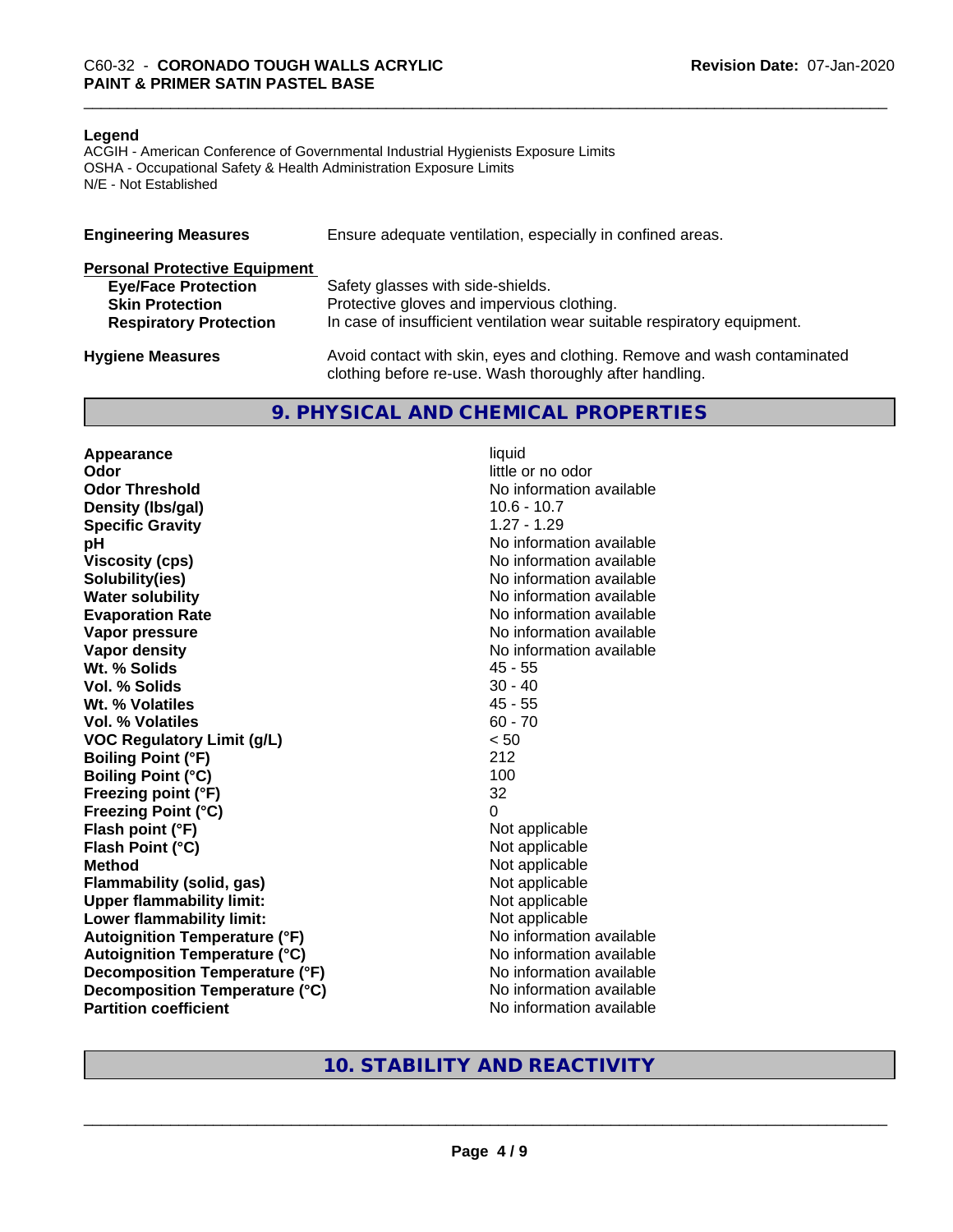| <b>Reactivity</b>                         | Not Applicable                           |
|-------------------------------------------|------------------------------------------|
| <b>Chemical Stability</b>                 | Stable under normal conditions.          |
| <b>Conditions to avoid</b>                | Prevent from freezing.                   |
| <b>Incompatible Materials</b>             | No materials to be especially mentioned. |
| <b>Hazardous Decomposition Products</b>   | None under normal use.                   |
| <b>Possibility of hazardous reactions</b> | None under normal conditions of use.     |

### **11. TOXICOLOGICAL INFORMATION**

| <b>Product Information</b>                                                                                                                                                                                                                                                                                                                                                     |                                                                                                                                                                                                                                                                                                                                                                                                                                                                                                                                                                                  |
|--------------------------------------------------------------------------------------------------------------------------------------------------------------------------------------------------------------------------------------------------------------------------------------------------------------------------------------------------------------------------------|----------------------------------------------------------------------------------------------------------------------------------------------------------------------------------------------------------------------------------------------------------------------------------------------------------------------------------------------------------------------------------------------------------------------------------------------------------------------------------------------------------------------------------------------------------------------------------|
| Information on likely routes of exposure                                                                                                                                                                                                                                                                                                                                       |                                                                                                                                                                                                                                                                                                                                                                                                                                                                                                                                                                                  |
| <b>Principal Routes of Exposure</b>                                                                                                                                                                                                                                                                                                                                            | Eye contact, skin contact and inhalation.                                                                                                                                                                                                                                                                                                                                                                                                                                                                                                                                        |
| <b>Acute Toxicity</b>                                                                                                                                                                                                                                                                                                                                                          |                                                                                                                                                                                                                                                                                                                                                                                                                                                                                                                                                                                  |
| <b>Product Information</b>                                                                                                                                                                                                                                                                                                                                                     | No information available                                                                                                                                                                                                                                                                                                                                                                                                                                                                                                                                                         |
|                                                                                                                                                                                                                                                                                                                                                                                | Symptoms related to the physical, chemical and toxicological characteristics                                                                                                                                                                                                                                                                                                                                                                                                                                                                                                     |
| <b>Symptoms</b>                                                                                                                                                                                                                                                                                                                                                                | No information available                                                                                                                                                                                                                                                                                                                                                                                                                                                                                                                                                         |
|                                                                                                                                                                                                                                                                                                                                                                                | Delayed and immediate effects as well as chronic effects from short and long-term exposure                                                                                                                                                                                                                                                                                                                                                                                                                                                                                       |
| Eye contact<br><b>Skin contact</b><br><b>Inhalation</b><br>Ingestion<br><b>Sensitization</b><br><b>Neurological Effects</b><br><b>Mutagenic Effects</b><br><b>Reproductive Effects</b><br><b>Developmental Effects</b><br><b>Target organ effects</b><br><b>STOT - single exposure</b><br><b>STOT - repeated exposure</b><br>Other adverse effects<br><b>Aspiration Hazard</b> | May cause slight irritation.<br>Substance may cause slight skin irritation. Prolonged or repeated contact may dry<br>skin and cause irritation.<br>May cause irritation of respiratory tract.<br>Ingestion may cause gastrointestinal irritation, nausea, vomiting and diarrhea.<br>No information available<br>No information available.<br>No information available.<br>No information available.<br>No information available.<br>No information available.<br>No information available.<br>No information available.<br>No information available.<br>No information available |
| <b>Numerical measures of toxicity</b>                                                                                                                                                                                                                                                                                                                                          |                                                                                                                                                                                                                                                                                                                                                                                                                                                                                                                                                                                  |
|                                                                                                                                                                                                                                                                                                                                                                                | The following values are calculated based on chapter 3.1 of the GHS document                                                                                                                                                                                                                                                                                                                                                                                                                                                                                                     |
| <b>ATEmix (oral)</b>                                                                                                                                                                                                                                                                                                                                                           | 60255 mg/kg                                                                                                                                                                                                                                                                                                                                                                                                                                                                                                                                                                      |

**Component Information**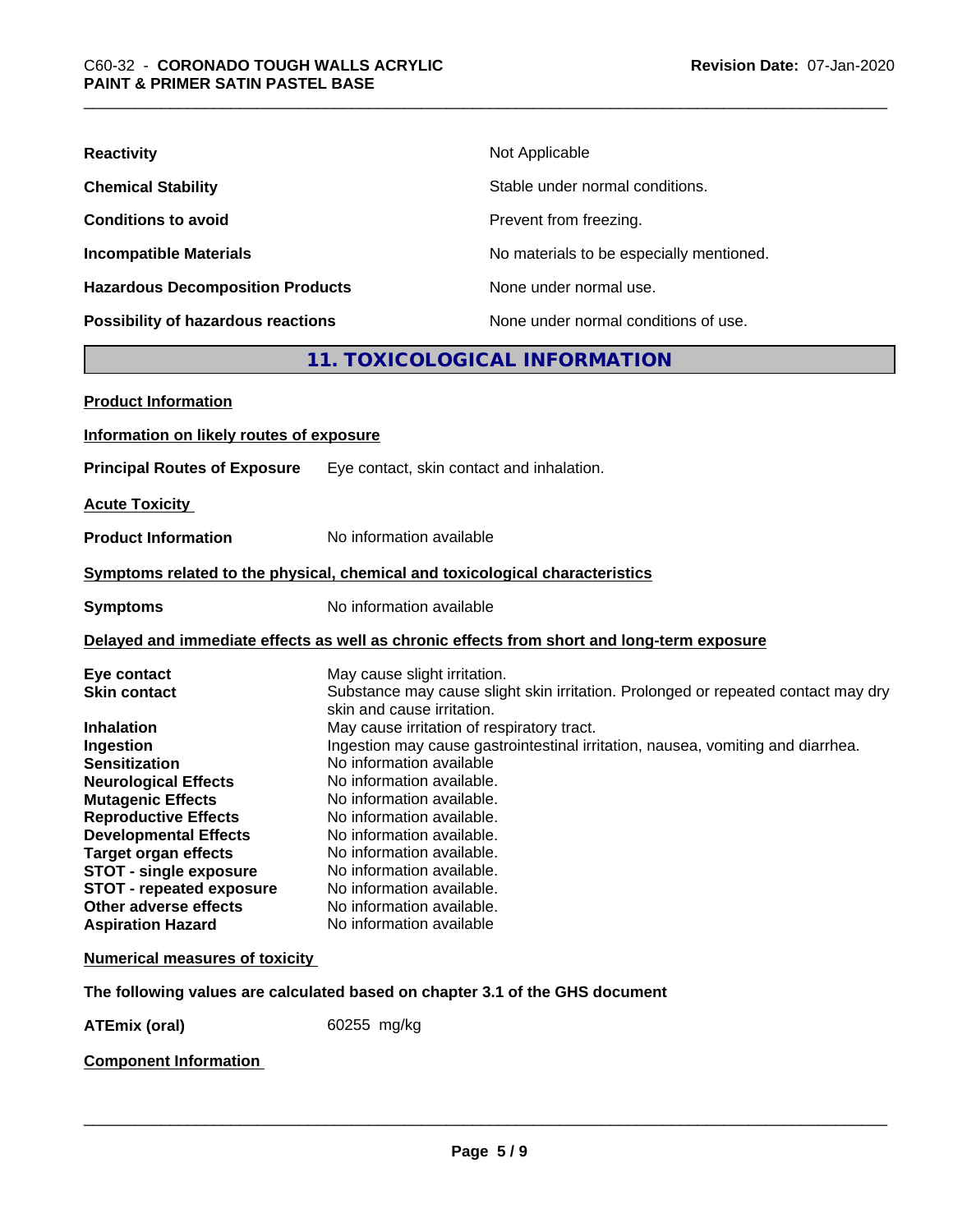# \_\_\_\_\_\_\_\_\_\_\_\_\_\_\_\_\_\_\_\_\_\_\_\_\_\_\_\_\_\_\_\_\_\_\_\_\_\_\_\_\_\_\_\_\_\_\_\_\_\_\_\_\_\_\_\_\_\_\_\_\_\_\_\_\_\_\_\_\_\_\_\_\_\_\_\_\_\_\_\_\_\_\_\_\_\_\_\_\_\_\_\_\_ C60-32 - **CORONADO TOUGH WALLS ACRYLIC PAINT & PRIMER SATIN PASTEL BASE**

| Chemical name               | Oral LD50             | Dermal LD50           | Inhalation LC50 |
|-----------------------------|-----------------------|-----------------------|-----------------|
| Titanium dioxide            | $>$ 10000 mg/kg (Rat) |                       |                 |
| 13463-67-7                  |                       |                       |                 |
| Kaolin                      | $>$ 5000 mg/kg (Rat)  | $>$ 5000 mg/kg (Rat)  |                 |
| 1332-58-7                   |                       |                       |                 |
| 2-Amino-2-methly-1-propanol | $= 2900$ mg/kg (Rat)  | > 2000 mg/kg (Rabbit) |                 |
| 124-68-5                    |                       |                       |                 |

#### **Carcinogenicity**

*The information below indicateswhether each agency has listed any ingredient as a carcinogen:.*

| <b>Chemical</b><br>name   | <b>IARC</b>                    | <b>NTP</b> | <b>OSHA</b> |
|---------------------------|--------------------------------|------------|-------------|
|                           | .<br>2B<br>: Human<br>Possible |            | Listed      |
| dioxide<br><b>itanium</b> | Carcinoɑen                     |            |             |

• Although IARC has classified titanium dioxide as possibly carcinogenic to humans (2B), their summary concludes: "No significant exposure to titanium dioxide is thought to occur during the use of products in which titanium dioxide is bound to other materials, such as paint."

#### **Legend**

IARC - International Agency for Research on Cancer NTP - National Toxicity Program OSHA - Occupational Safety & Health Administration

**12. ECOLOGICAL INFORMATION**

### **Ecotoxicity Effects**

The environmental impact of this product has not been fully investigated.

#### **Product Information**

#### **Acute Toxicity to Fish**

No information available

#### **Acute Toxicity to Aquatic Invertebrates**

No information available

#### **Acute Toxicity to Aquatic Plants**

No information available

#### **Persistence / Degradability**

No information available.

#### **Bioaccumulation**

No information available.

#### **Mobility in Environmental Media**

No information available.

#### **Ozone**

No information available

#### **Component Information**

#### **Acute Toxicity to Fish**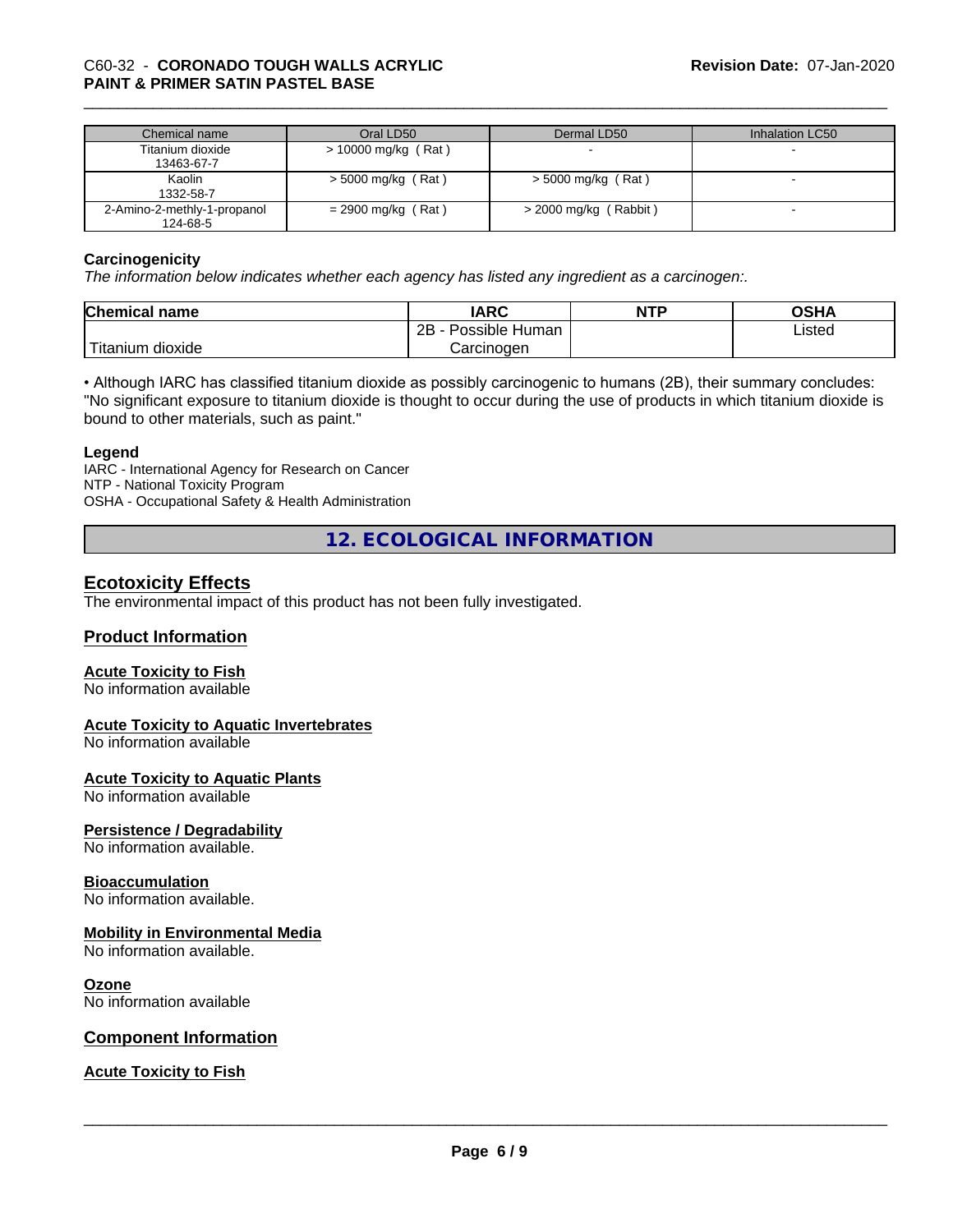### Titanium dioxide

 $LC50:$  > 1000 mg/L (Fathead Minnow - 96 hr.)

#### **Acute Toxicity to Aquatic Invertebrates**

No information available

#### **Acute Toxicity to Aquatic Plants**

No information available

|                              | 13. DISPOSAL CONSIDERATIONS                                                                                                                                                                                               |
|------------------------------|---------------------------------------------------------------------------------------------------------------------------------------------------------------------------------------------------------------------------|
| <b>Waste Disposal Method</b> | Dispose of in accordance with federal, state, and local regulations. Local<br>requirements may vary, consult your sanitation department or state-designated<br>environmental protection agency for more disposal options. |
|                              | 14. TRANSPORT INFORMATION                                                                                                                                                                                                 |
| <b>DOT</b>                   | Not regulated                                                                                                                                                                                                             |
| <b>ICAO/IATA</b>             | Not regulated                                                                                                                                                                                                             |
| <b>IMDG/IMO</b>              | Not regulated                                                                                                                                                                                                             |
|                              | <b>15. REGULATORY INFORMATION</b>                                                                                                                                                                                         |

### **International Inventories**

| <b>TSCA: United States</b> | Yes - All components are listed or exempt. |
|----------------------------|--------------------------------------------|
| <b>DSL: Canada</b>         | Yes - All components are listed or exempt. |

### **Federal Regulations**

#### **SARA 311/312 hazardous categorization**

| Acute health hazard               | No |
|-----------------------------------|----|
| Chronic Health Hazard             | N٥ |
| Fire hazard                       | Nο |
| Sudden release of pressure hazard | Nο |
| Reactive Hazard                   | N٥ |

#### **SARA 313**

Section 313 of Title III of the Superfund Amendments and Reauthorization Act of 1986 (SARA). This product contains a chemical or chemicals which are subject to the reporting requirements of the Act and Title 40 of the Code of Federal Regulations, Part 372:

*None*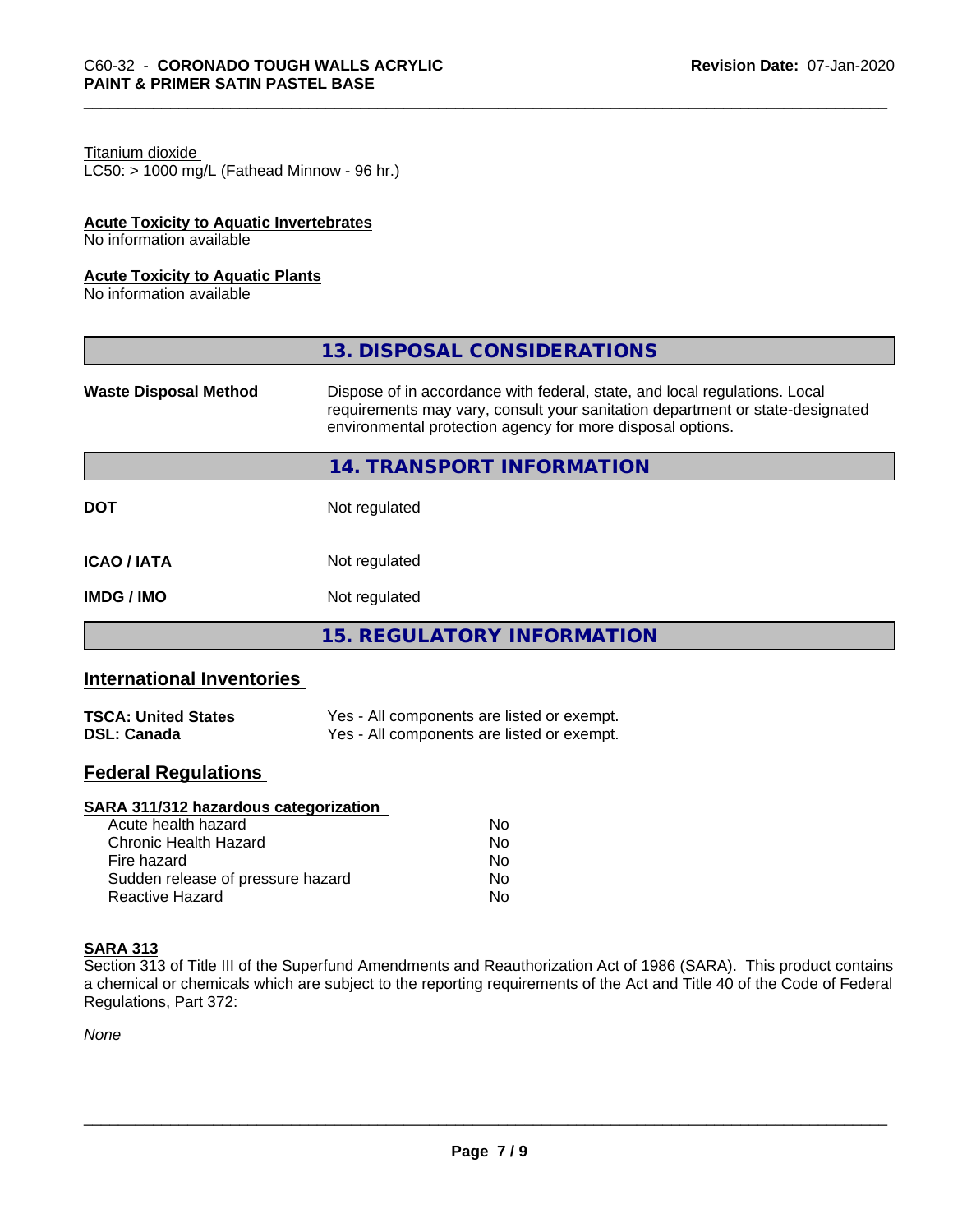#### **Clean Air Act,Section 112 Hazardous Air Pollutants (HAPs) (see 40 CFR 61)**

This product contains the following HAPs:

*None*

### **US State Regulations**

#### **California Proposition 65**

# **AVIMARNING:** Cancer and Reproductive Harm– www.P65warnings.ca.gov

#### **State Right-to-Know**

| <b>Chemical name</b> | <b>Massachusetts</b> | <b>New Jersey</b> | Pennsylvania |
|----------------------|----------------------|-------------------|--------------|
| Water                |                      |                   |              |
| Titanium dioxide     |                      |                   |              |
| Limestone            |                      |                   |              |
| Kaolin               |                      |                   |              |
| Silica amorphous     |                      |                   |              |

#### **Legend**

X - Listed

### **16. OTHER INFORMATION**

| - HMIS | Health: 1 | <b>Flammability: 0</b> |  |
|--------|-----------|------------------------|--|

0 **Reactivity: 0 PPE: -**

#### **HMIS Legend**

- 0 Minimal Hazard
- 1 Slight Hazard
- 2 Moderate Hazard
- 3 Serious Hazard
- 4 Severe Hazard
- \* Chronic Hazard

X - Consult your supervisor or S.O.P. for "Special" handling instructions.

*Note: The PPE rating has intentionally been left blank. Choose appropriate PPE that will protect employees from the hazards the material will present under the actual normal conditions of use.*

*Caution: HMISÒ ratings are based on a 0-4 rating scale, with 0 representing minimal hazards or risks, and 4 representing significant hazards or risks. Although HMISÒ ratings are not required on MSDSs under 29 CFR 1910.1200, the preparer, has chosen to provide them. HMISÒ ratings are to be used only in conjunction with a fully implemented HMISÒ program by workers who have received appropriate HMISÒ training. HMISÒ is a registered trade and service mark of the NPCA. HMISÒ materials may be purchased exclusively from J. J. Keller (800) 327-6868.*

 **WARNING!** If you scrape, sand, or remove old paint, you may release lead dust. LEAD IS TOXIC. EXPOSURE TO LEAD DUST CAN CAUSE SERIOUS ILLNESS, SUCH AS BRAIN DAMAGE, ESPECIALLY IN CHILDREN. PREGNANT WOMEN SHOULD ALSO AVOID EXPOSURE.Wear a NIOSH approved respirator to control lead exposure. Clean up carefully with a HEPA vacuum and a wet mop. Before you start, find out how to protect yourself and your family by contacting the National Lead Information Hotline at 1-800-424-LEAD or log on to www.epa.gov/lead.